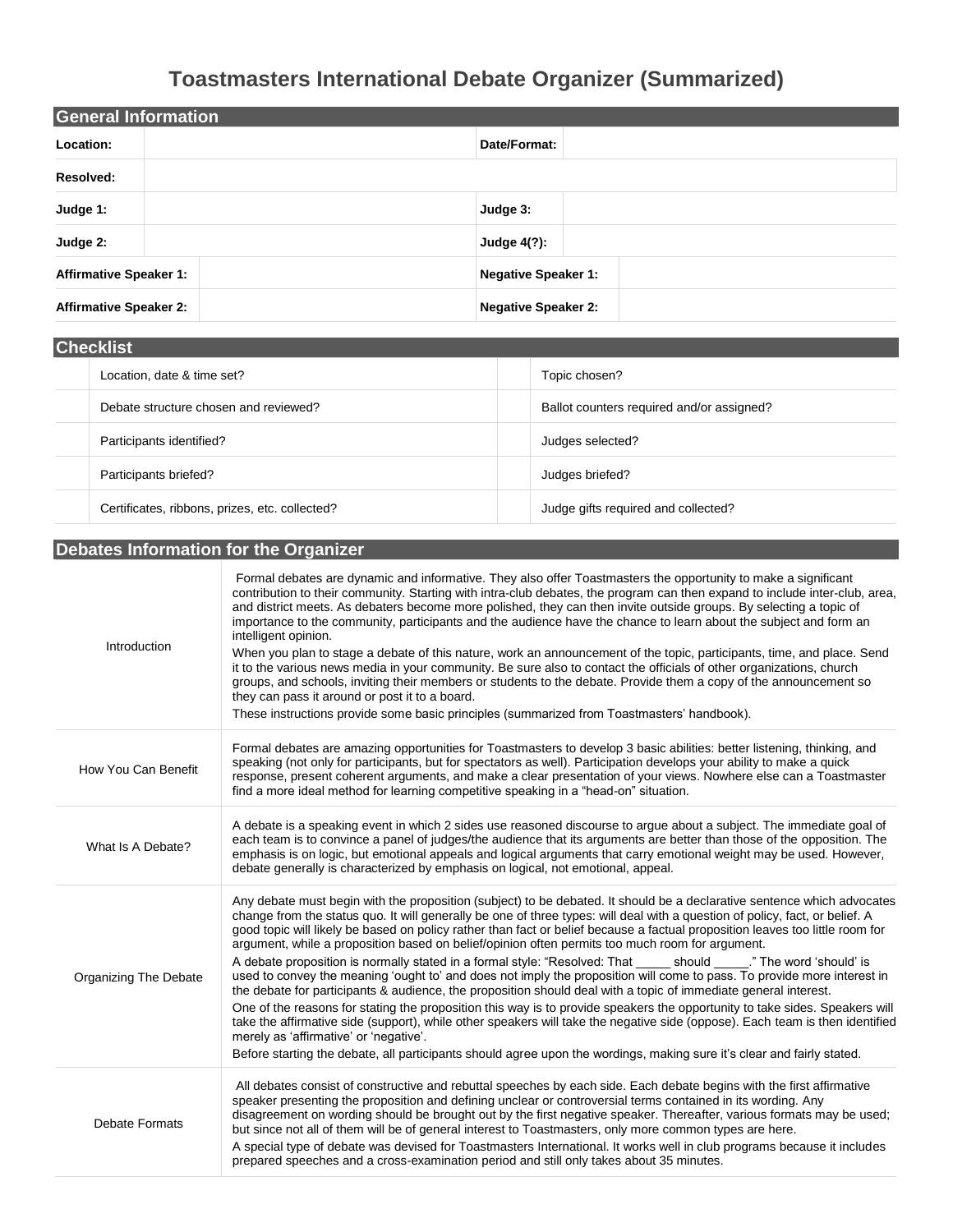| Debate Format: Traditional Debate (Four Speakers) |                       |                                                          |
|---------------------------------------------------|-----------------------|----------------------------------------------------------|
| <b>SECTION</b>                                    | TIMING                | <b>SPEAKER ORDER</b>                                     |
| 1. Constructive Speeches                          | 10 minutes per speech | Affirmative #1, Negative #1, Affirmative #2, Negative #2 |
| 2. Rebuttal Speeches                              | 5 minutes per speech  | Affirmative #1, Negative #1, Affirmative #2, Negative #2 |

| Debate Format: Special TI Debate (Four Speakers) |                      |                                                                                                                                                                           |
|--------------------------------------------------|----------------------|---------------------------------------------------------------------------------------------------------------------------------------------------------------------------|
| <b>SECTION</b>                                   | TIMING               | <b>SPEAKER ORDER</b>                                                                                                                                                      |
| 1. Constructive Speeches                         | 5 minutes per speech | Affirmative #1, Negative #1, Affirmative #2, Negative #2                                                                                                                  |
| 2. Cross-examination & Refutation                | 3 minutes per speech | Negative #1 cross-examines Affirmative Case<br>Affirmative #1 cross-examines Negative Case<br>Negative #2 refutes and summarizes<br>Affirmative #2 refutes and summarizes |

| <b>Debates Information for Contestants</b> |                                                                                                                                                                                                                                                                                                                                                                                                                                                                                                                                                                                                                                                                                                                                                                                                                                                                                                                                                                                                                                                                                                                                                                                                                                                                                                                                                                                                                                                                                                                                                                                                                                                                                      |  |
|--------------------------------------------|--------------------------------------------------------------------------------------------------------------------------------------------------------------------------------------------------------------------------------------------------------------------------------------------------------------------------------------------------------------------------------------------------------------------------------------------------------------------------------------------------------------------------------------------------------------------------------------------------------------------------------------------------------------------------------------------------------------------------------------------------------------------------------------------------------------------------------------------------------------------------------------------------------------------------------------------------------------------------------------------------------------------------------------------------------------------------------------------------------------------------------------------------------------------------------------------------------------------------------------------------------------------------------------------------------------------------------------------------------------------------------------------------------------------------------------------------------------------------------------------------------------------------------------------------------------------------------------------------------------------------------------------------------------------------------------|--|
| Presumption and<br>Burden of Proof         | The presumption in debate is that the status quo is satisfactory until proven otherwise. The burden of proof is therefore<br>upon the affirmative. They must prove that present conditions are such that a change from status quo is desirable.                                                                                                                                                                                                                                                                                                                                                                                                                                                                                                                                                                                                                                                                                                                                                                                                                                                                                                                                                                                                                                                                                                                                                                                                                                                                                                                                                                                                                                      |  |
| <b>Issues</b>                              | Issues in debate are important questions that will be answered 'yes' by the affirmative and 'no' by the negative. These<br>issues are crucial points which must be substantiated by evidence. The affirmative must find all the issues inherent in<br>the wording of the proposition and be prepared to answer three stock issues. Most debate textbooks suggest these are:<br>1. Is there a need/desire for a change? 2. Is there a plan by which the need can be satisfied?<br>3. Would the benefits of the plan outweigh the disadvantages?<br>Issues for the negative would be the opposite of these:<br>1. The present system is satisfactory or improving. 2. The proposed plan would be disadvantageous.<br>3. The proposed change will not be a practical solution to the problem.<br>It's advisable when planning a debate for a TM program to limit the number of issues inherent in the wording of the<br>proposition. Otherwise the debate will be too long and complicated.                                                                                                                                                                                                                                                                                                                                                                                                                                                                                                                                                                                                                                                                                             |  |
| Preparation for the Debate                 | Debaters should analyze the proposition and arguments for and against its adoption, as well as what seems to have<br>created the problem indicated by the wording of the proposition. The wording of the proposition then should be studied<br>to see that there is no inherent advantage for on team or the other.<br>It's generally also a good idea to study the background of the question to understand the situation from which the<br>proposition emerged. Following this, collect all arguments and evidence that relate to the proposition.<br>Your next step should be to narrow the question and put aside extraneous material. At this point it is helpful if you can<br>mutually agree with the opposition about exclusion of material. Eg. It may be agreed that constitutionality of a proposition<br>should be regarded as irrelevant since the constitution has been amended many times and can be amended again.<br>You should gather as much evidence as possible, keeping track of your sources. Many debaters find it useful to<br>organize evidence on cards and keep them in a box in front of them.<br>Arrive early at the debate location and see where the timer is located. Establish what the signals mean. The affirmative<br>does not need to state it has the burden of proof, nor the presumption, but both teams/judges should understand these<br>concepts in order to understand the responsibilities of the debaters. Similarly, the affirmative team need not use the term<br>'issues' nor state the issues in the debate, but speakers must come to understand the issues beforehand so they can<br>come to grips with them during the debate. |  |
| Contentions                                | Contentions are statements which come directly or indirectly from the analysis of the proposition and the arguments and<br>are used to support the issues. However, they are not proof, nor are they to be regarded as an issue in the debate. The<br>affirmative contentions usually will be that there is a demand for an immediate change from the status quo and that this<br>change can be brought about in such a way that it would not only solve the problem but have a further advantage.<br>In developing contentions, the affirmative usually points out how their plan is capable of practical administration. The<br>negative contentions parallel these, opposing them at every point. Eg. The negative would contend that the present<br>system is operating satisfactorily and that necessary adjustments are already being made for any evils pointed out by<br>the affirmative. The negative would also contend that the dangers/evils implicit in the proposed change would outweigh<br>advantages. The negative would then challenge the administration of the plan and its enactment, pointing out there are<br>certain evils here too.                                                                                                                                                                                                                                                                                                                                                                                                                                                                                                                         |  |
| <b>Building Your Case</b>                  | Each team must build its case in a logical manner. Ie. Building a case is the formal, methodical presentation of your<br>team's arguments. Normally a case is built on 3-5 major contentions, each backed with evidence to support the issues of<br>the debate. There is no substitution for research. Each contention used to build the case should be supported with valid<br>evidence gathered from research. No contention will be allowed to stand if it isn't backed with evidence, and evidenced<br>contentions made by the opposition.<br>There are several types of cases that can be used (see next page).                                                                                                                                                                                                                                                                                                                                                                                                                                                                                                                                                                                                                                                                                                                                                                                                                                                                                                                                                                                                                                                                 |  |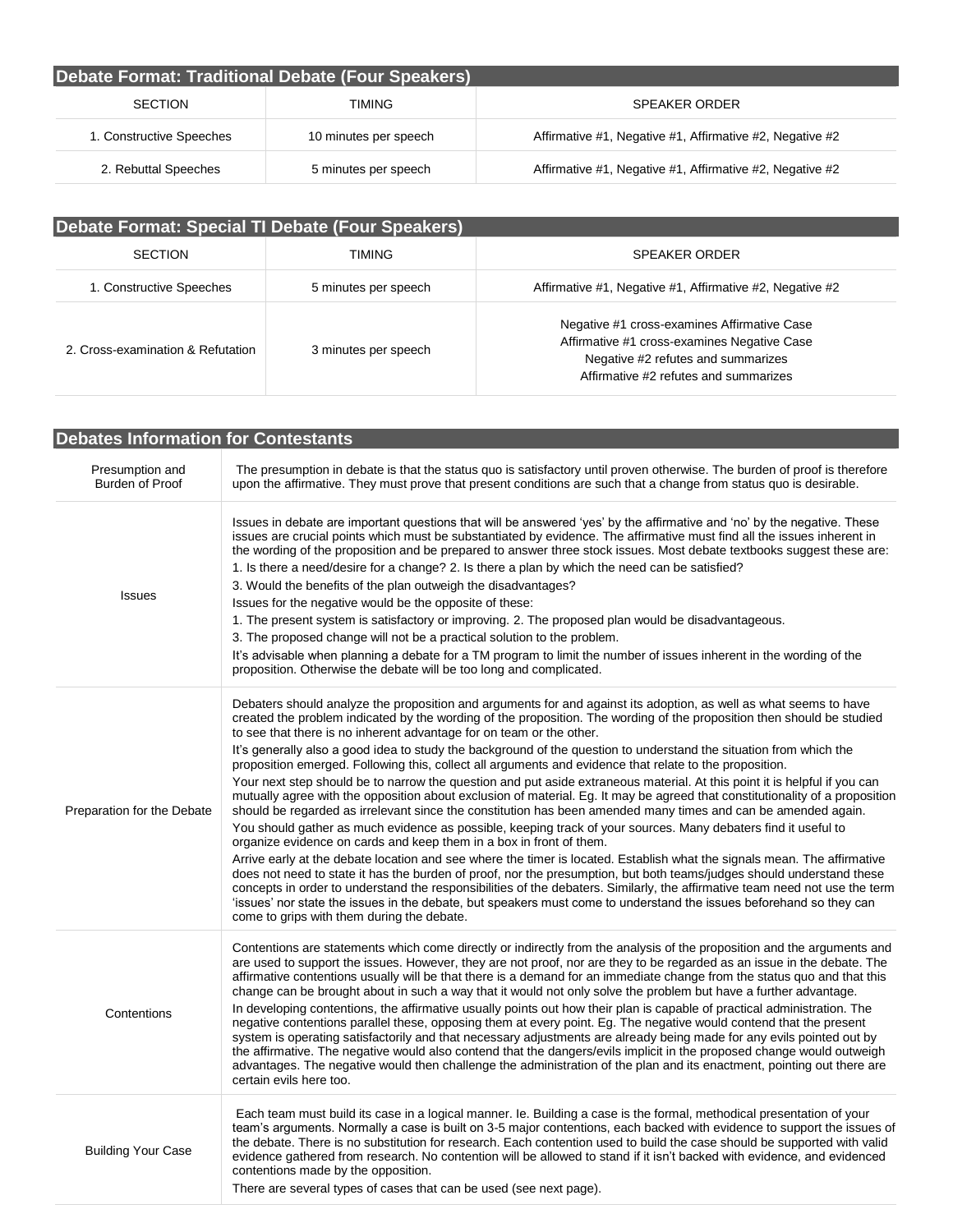| <b>Cases for the Affirmative</b> |                                                                                                                                                                                                                                                                                                                                                                                                                                                                                                                                                                                                                                                  |  |
|----------------------------------|--------------------------------------------------------------------------------------------------------------------------------------------------------------------------------------------------------------------------------------------------------------------------------------------------------------------------------------------------------------------------------------------------------------------------------------------------------------------------------------------------------------------------------------------------------------------------------------------------------------------------------------------------|--|
| <b>Stock Issue Case</b>          | The affirmative uses the stock issues to support its position. Using this method, the affirmative must: 1) establish that<br>existing conditions demand a change from the status quo; 2) identify a plan which will provide the change; 3) show that<br>the proposed change will be better than the status quo. The case is won by isolating the issues inherent in the<br>proposition and by presenting logical, valid evidence which supports these issues. (The negative stock issue case would<br>be built by proving the opposite.)                                                                                                         |  |
|                                  | The concept may be illustrated by comparing it with a legal situation. Burglary in one state, for example, is defined as<br>"breaking and entering a building with the <i>intent</i> to commit a <i>felony</i> or <i>misdemeanor</i> therein." All the italicized words<br>constitute issues, and the prosecuting attorney (affirmative) would have to support each of them to win the case<br>(debate). If the prosecutor proved that the defendant broke into and entered the building but failed to prove intent, the<br>defendant might be guilty of a lesser crime but not burglary. (The affirmative did not substantiate all the issues). |  |
| Chain of Reasoning Case          | A refinement of the stock issue case. It employes a series of syllogisms related logically to one another. Therefore, if one<br>of the series is accepted, it is reasonable to accept the others.                                                                                                                                                                                                                                                                                                                                                                                                                                                |  |
| <b>Topical Case</b>              | The affirmative introduces two or more contentions by using the methods employed in a stock issue case, then unites<br>these contentions in the proposed change.                                                                                                                                                                                                                                                                                                                                                                                                                                                                                 |  |
| Disjunctive Case                 | The affirmative presents two contentions that are not related. If either contention stands in the debate, the affirmative<br>has then supported the proposition. This technique forces the negative to deal with both contentions.                                                                                                                                                                                                                                                                                                                                                                                                               |  |
| Residue Case                     | Based on the idea that the reason for accepting the proposition is the failure of other solutions. The affirmative usually<br>discussed various attempts that have been made to correct the problem and points out that none have succeeded. They<br>then advance their own proposal and suggest it will succeed.                                                                                                                                                                                                                                                                                                                                |  |

**Types of Cases for the Negative**

| Dynamic Status Quo Case  | In essence, an 'adjustment and repairs' case built upon the idea that the status quo is rapidly changing and that<br>necessary adjustments are already being made. The negative usually points out the affirmative has exaggerated the<br>evils in the present system. Then, after minimizing evils, point out that necessary adjustments are being made. If the<br>negative can refute the evils pointed out by the affirmative and establish that adjustments are being made, they have<br>weakened the affirmative's "need" issue.<br>This type of case usually involved pointing out new evils which would emerge from the "radical change" proposed by the<br>affirmative, as well as that the affirmative plan would be impossible o administrate and would not really meet the needs<br>as established in the first part of the negative's arguments against the affirmative's case.                                                                                                                                                                                                                                                                                         |
|--------------------------|-------------------------------------------------------------------------------------------------------------------------------------------------------------------------------------------------------------------------------------------------------------------------------------------------------------------------------------------------------------------------------------------------------------------------------------------------------------------------------------------------------------------------------------------------------------------------------------------------------------------------------------------------------------------------------------------------------------------------------------------------------------------------------------------------------------------------------------------------------------------------------------------------------------------------------------------------------------------------------------------------------------------------------------------------------------------------------------------------------------------------------------------------------------------------------------|
| <b>Counter Plan Case</b> | The negative generally will admit some part of the need as presented by the affirmative, then suggests an alternate<br>proposal that is different from the affirmative's and will solve the problems mentioned by the affirmative in their analysis<br>of the proposition. The negative will cite advantages of their own plan, minimizing and discounting the plan of the<br>affirmative. Remember, in a case of this nature the negative assumes the burden of proof that the counter plan will not<br>only meet the need but will be a better solution than the affirmative's proposal. In essence, the negative, by advocating a<br>counter plan, has taken over part of the role normally assumed by the affirmative. Thus it is essential that their plan be<br>significantly different from the plan of the affirmative.<br>A matter of ethics is involved in presenting a counter plan, and the negative should not wait until the second negative<br>constructive speech to introduce it. Rather, the first negative speaker should explain that a counter plan is being used,<br>and the speaker should develop the counter plan as completely as possible in the speech. |
| Even If Case             | The negative refutes the need for a change and then proceeds to show that 'even if' the status quo were unsatisfactory,<br>the affirmative proposition would not be advantageous or practical. Basic to the "even if" case is the contention that there<br>is no need to abandon the status quo, and even if conditions were as bad as the affirmative contends, the affirmative<br>proposal would result in even greater evils.                                                                                                                                                                                                                                                                                                                                                                                                                                                                                                                                                                                                                                                                                                                                                    |
| <b>Direct Refutation</b> | Every argument advanced by the affirmative is dealt with, countered and defeated by the negative. Within this category<br>are several types of cases. The first is the 'shotgun' approach in which the negative merely attacks each and every<br>premise the affirmative presents. This is one of the weakest methods of building the negative case. A better method is to<br>summarize the affirmative's arguments into some key contentions and clearly state the <i>prima facie</i> case. The negative<br>then attacks the major points, using a rifle instead of a shotgun.                                                                                                                                                                                                                                                                                                                                                                                                                                                                                                                                                                                                     |

## **Speaker Responsibilities: Constructive Speeches**

| Affirmative #1 | 1. Give the introduction.<br>a. State the resolution.<br>b. Show the purpose and importance of the debate.<br>c. Give a brief history.<br>d. Define the terms of the resolution.<br>e. State the general terms.<br>f. Summarize the affirmative position.<br>g. Explain the procedure (what you will cover; what your partner will cover). |
|----------------|--------------------------------------------------------------------------------------------------------------------------------------------------------------------------------------------------------------------------------------------------------------------------------------------------------------------------------------------|
|                | 2. State the body (proof) of the case.<br>a. Cover the need issue (or first main argument).<br>b. Support the first issue with examples, facts, etc. always giving sources.                                                                                                                                                                |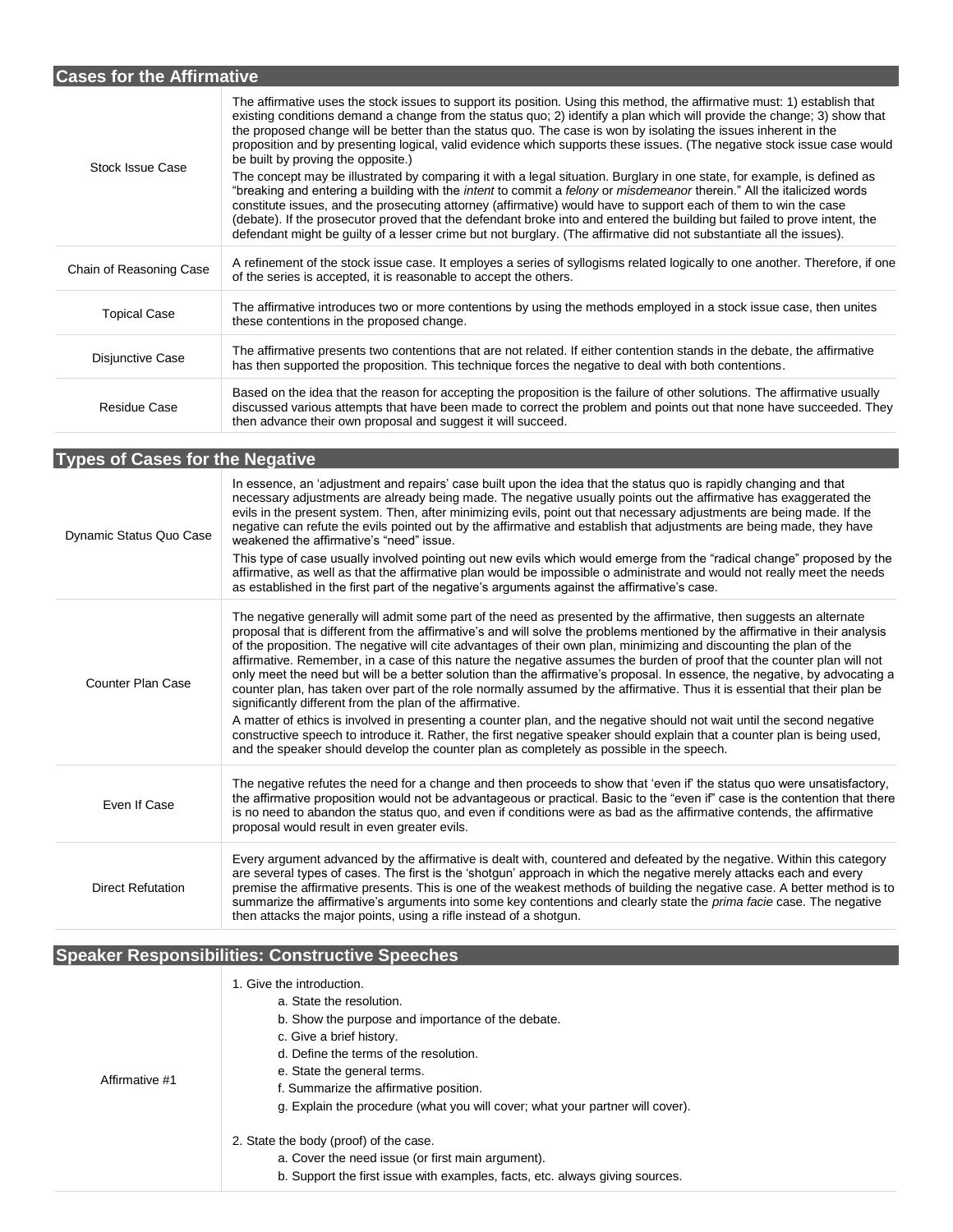| Negative #1    | 1. After greeting audience, accept or reject definition of terms as presented by affirmative 1.<br>2. Fill in any necessary information missing from the affirmative 1's introduction of the debate question (history, analysis<br>of the problem, etc.).<br>3. Give general refutation of the points covered by affirmative 1.<br>4. Summarize the negative position (what you will cover, what your partner will cover).<br>5. Present your part of the negative argument.<br>a. Cover your "no need" argument, or your first issue.<br>b. Provide evidence and proof for your contentions.<br>6. Summarize your points and refer again to what your partner will cover. |
|----------------|----------------------------------------------------------------------------------------------------------------------------------------------------------------------------------------------------------------------------------------------------------------------------------------------------------------------------------------------------------------------------------------------------------------------------------------------------------------------------------------------------------------------------------------------------------------------------------------------------------------------------------------------------------------------------|
| Affirmative #2 | 1. Give brief refutation of the negative 1's charges or questions.<br>2. Refer again to the plan you are adopting by reiterating the need issue covered by your partner.<br>3. Give your portion of the body of your case.<br>a. Cover the practicability issue (or second issue).<br>b. Provide evidence (proof) for your arguments.<br>c. Cover the benefit issue (or third major argument).<br>d. Provide evidence to support the third issue.<br>4. Summarize your arguments.<br>5. Provide the close of the affirmative case by restating your position and appealing to the audience for acceptance.                                                                 |
| Negative #2    | 1. Give refutation of affirmative 2's charges or questions.<br>2. Give further reference and support for your partner's points in your overall plan.<br>3. Give your portion of the body of the negative argument.<br>a. Cover the "not practicable" issue, or second main issue.<br>b. Provide supporting evidence of your arguments.<br>c. Cover the "no benefit" issue, or your third main argument.<br>d. Provide supporting evidence of third argument.<br>4. Summarize your main points.<br>5. In closing the negative presentation, restate your position and try to secure audience acceptance.                                                                    |

### **Speaker Responsibilities: Refutation and Rebuttal Period**

After the constructive speeches is a period of cross-examination, or refutation and rebuttal. (Refutation is an attack upon what has been said by the opposition, while rebuttal is reinforcement of what has been advanced by your own team). There is usually very little time between the last constructive speech of the negative and the first rebuttal speech. The negative team, however, should have some opportunity to confer before the rebuttal speeches begin so they may decide which line of action to take in the refutation period.

| Negative #1    | 1. Summarize what your partner has said, and amplify those parts you think necessary.<br>2. Concentrate on impracticality of affirmative plan and point out new evils emerging from adoption of their plan.<br>3. Discount any advantages cited by affirmative for their plan.<br>4. Attempt primarily to prove there is no need for change from status quo.<br>5. End with short summary.                                                                                                               |
|----------------|----------------------------------------------------------------------------------------------------------------------------------------------------------------------------------------------------------------------------------------------------------------------------------------------------------------------------------------------------------------------------------------------------------------------------------------------------------------------------------------------------------|
| Affirmative #1 | 1. Summarize high points of the debate so far, presenting the affirmative case in terms of what has been established<br>and the negative arguments in terms of what the affirmative has said about it.<br>2. Counter all the opposition's arguments directly, pointing out weakness in logical structure.<br>3. Restate all the contentions of the affirmative team.<br>4. End with a short summary.                                                                                                     |
| Negative #2    | 1. Summarize debate to that point, emphasizing critical issues still under consideration.<br>2. Refute what the affirmative has established, especially the prima facie point.<br>3. Avoid calling for more information, because it can be readily supplied by affirmative #2 and not refuted.<br>4. Review all major objections the negative has to the affirmative proposal.<br>5. Close with direct appeal to audience to concur with the negative.                                                   |
| Affirmative #2 | 1. Analyze entire debate and boil down to the critical issues.<br>2. Fairness requires that no new or uncalled-for material can be introduced.<br>3. Refute arguments advanced by the negative.<br>4. Provide rebuttal material to strengthen your team's case.<br>5. Tie all major points together and point out what affirmative has accomplished.<br>6. Restate how need has been established and how recommended plan meets that need.<br>7. Close asking for concurrence with affirmative position. |